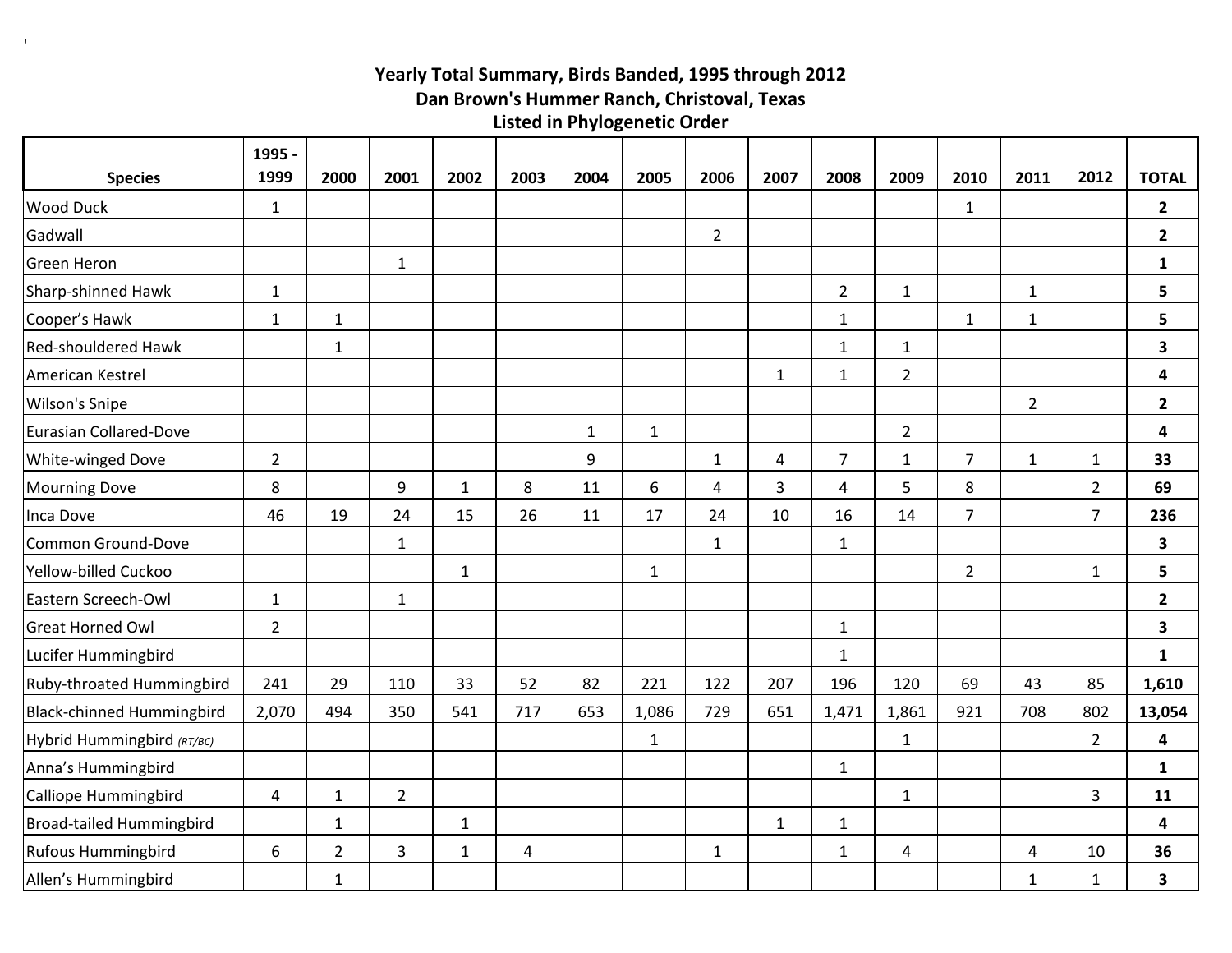|                                                       | 1995 -<br>1999 |                |                |                |                |                |                |                |                |                |              |                |                |                |                |
|-------------------------------------------------------|----------------|----------------|----------------|----------------|----------------|----------------|----------------|----------------|----------------|----------------|--------------|----------------|----------------|----------------|----------------|
| <b>Species</b>                                        |                | 2000           | 2001           | 2002           | 2003           | 2004           | 2005           | 2006           | 2007           | 2008           | 2009         | 2010           | 2011           | 2012           | <b>TOTAL</b>   |
| <b>Belted Kingfisher</b>                              |                | $\mathbf{1}$   | $\overline{2}$ |                |                |                |                | $\overline{2}$ | $2^{\circ}$    | $\mathbf{1}$   | $2^{\circ}$  |                | $\overline{3}$ | 3              | 16             |
| Green Kingfisher                                      |                | $\mathbf{1}$   |                |                | $\mathbf{1}$   |                |                |                |                | $\mathbf{1}$   |              |                |                |                | 3              |
| Acorn Woodpecker                                      |                | $\mathbf{1}$   |                |                |                |                |                |                |                |                |              |                |                |                | $\mathbf{1}$   |
| Golden-fronted Woodpecker                             | $\mathbf{1}$   |                |                |                | $\mathbf{1}$   | $\overline{2}$ |                | $\overline{3}$ | $\mathbf{1}$   | $\overline{2}$ | $\mathbf{1}$ |                | 4              | $\overline{2}$ | 17             |
| Yellow-bellied Sapsucker                              | $\mathbf{1}$   |                |                |                |                |                |                |                |                |                |              |                | $\overline{2}$ |                | 3              |
| Red-naped Sapsucker                                   |                |                |                |                |                | $\mathbf{1}$   |                |                |                |                |              | $\mathbf{1}$   |                |                | $\overline{2}$ |
| Ladder-backed Woodpecker                              | $\mathbf{1}$   | $\overline{2}$ | $\mathbf{1}$   | $\mathbf{1}$   |                | $\overline{2}$ | $\overline{3}$ | 3              | $\overline{2}$ | $\mathbf{1}$   |              | 4              | 3              | 9              | 32             |
| Downy Woodpecker                                      |                |                |                |                |                |                |                |                |                |                | $\mathbf{1}$ |                |                |                | $\mathbf{1}$   |
| Northern Flicker<br>(1 Yellow-shafted, 2 Red-shafted) |                |                |                |                |                | $\mathbf{1}$   |                |                |                |                | $\mathbf{1}$ |                | $\mathbf{1}$   |                | 3              |
| Western Wood-Pewee                                    |                | 4              |                | 4              | $\mathbf{1}$   |                |                |                | $\mathbf{1}$   | 6              | 4            | $\overline{2}$ |                |                | 22             |
| Eastern Wood-Pewee                                    | $\overline{2}$ | 8              | $\overline{2}$ | $\overline{2}$ | $\overline{4}$ | 3              | $\mathbf{1}$   | 4              |                | 6              | $\mathbf{1}$ | 3              | 17             | 11             | 64             |
| Yellow-bellied Flycatcher                             |                | 3              |                |                |                |                |                | $\mathbf{1}$   | $\mathbf{1}$   |                | $\mathbf{1}$ | 3              | 3              | $\mathbf{1}$   | 13             |
| Alder Flycatcher                                      |                |                |                |                |                |                |                |                |                |                |              |                |                | $\mathbf{1}$   | $\mathbf{1}$   |
| Traill's Flycatcher                                   |                | $\mathbf{1}$   |                | $\mathbf{1}$   |                |                |                |                |                |                |              |                |                |                | $\mathbf{2}$   |
| Willow Flycatcher                                     |                | $\mathbf{1}$   |                |                |                | $\mathbf{1}$   |                |                |                |                | $\mathbf{1}$ |                | 6              | 4              | 13             |
| Least Flycatcher                                      | $\mathbf{1}$   | 14             | $\overline{2}$ | $\overline{2}$ |                |                |                | $\mathbf{1}$   |                |                | 5            | 3              | 20             | $\overline{7}$ | 55             |
| <b>Black Phoebe</b>                                   |                | $\mathbf{1}$   |                |                |                |                |                |                |                |                |              | $\mathbf{1}$   |                |                | $\overline{2}$ |
| Eastern Phoebe                                        | 10             | 24             | 9              | 14             | $\overline{7}$ | 8              | $\overline{7}$ | $\overline{7}$ |                | 8              | 6            | 11             | 8              | 12             | 131            |
| Vermilion Flycatcher                                  | $\mathbf{1}$   | 8              |                | $\overline{2}$ |                |                |                | $\mathbf{1}$   | $\overline{2}$ | $\overline{2}$ | 4            | $\overline{2}$ | $\overline{2}$ | $2^{\circ}$    | 26             |
| Ash-throated Flycatcher                               |                | $\mathbf{1}$   |                | 3              | $\mathbf{1}$   |                |                | $\mathbf{1}$   | $\mathbf{1}$   | $\mathbf{1}$   | 3            | 4              | 3              | $\overline{2}$ | 20             |
| Brown-crested Flycatcher                              |                |                |                |                |                |                |                |                |                |                |              |                | $\mathbf{1}$   |                | $\mathbf{1}$   |
| <b>Great Crested Flycatcher</b>                       | $\overline{2}$ |                |                |                |                |                |                | $\mathbf{1}$   |                |                |              |                | $\mathbf{1}$   |                | 4              |
| Scissor-tailed Flycatcher                             |                |                | $\mathbf{1}$   |                |                |                |                |                |                |                |              |                |                |                | 1              |
| Loggerhead Shrike                                     | $\mathbf{1}$   |                |                |                |                |                |                |                |                |                |              |                |                |                | $\mathbf{1}$   |
| White-eyed Vireo                                      | $\mathbf{1}$   | 21             | 7 <sup>7</sup> | 10             | 8              | 23             | 8              | 10             | 14             | 18             | 29           | 19             | 35             | 36             | 239            |
| Bell's Vireo                                          |                | $\mathbf{1}$   |                | $\overline{2}$ |                |                |                |                | $2^{\circ}$    | $\mathbf{1}$   | $\mathbf{1}$ | 9              | 25             | 18             | 59             |
| Yellow-throated Vireo                                 | $\overline{2}$ | 6              | 5              | 9              | $2^{\circ}$    | 9              | 6              | $\overline{2}$ | $\mathbf{3}$   | 5              | 12           | 14             | 9              | 4              | 88             |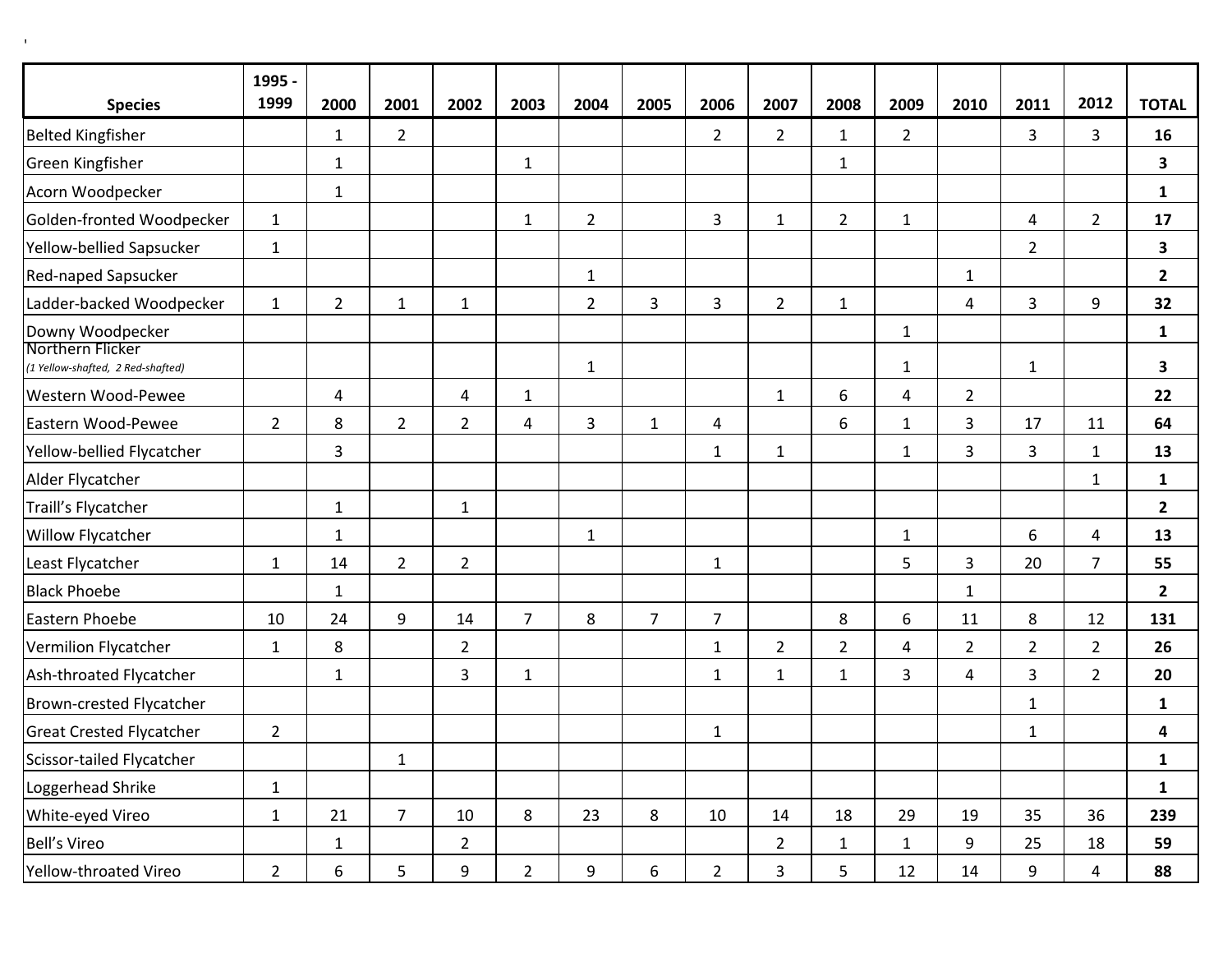|                                                  | 1995 -         |                |                |                |                |                |                |              |                |                |              |                |                |                |                         |
|--------------------------------------------------|----------------|----------------|----------------|----------------|----------------|----------------|----------------|--------------|----------------|----------------|--------------|----------------|----------------|----------------|-------------------------|
| <b>Species</b>                                   | 1999           | 2000           | 2001           | 2002           | 2003           | 2004           | 2005           | 2006         | 2007           | 2008           | 2009         | 2010           | 2011           | 2012           | <b>TOTAL</b>            |
| <b>Blue-headed Vireo</b>                         |                |                |                | $\mathbf{1}$   |                |                |                |              |                |                |              |                | 3              |                | 4                       |
| Red-eyed Vireo                                   | $\mathbf{1}$   | 5              | $\mathbf{1}$   | $\overline{2}$ | $\overline{4}$ | 6              | 5              | 6            | 4              | 11             | 6            | $\overline{7}$ | 11             | 8              | 77                      |
| <b>Blue Jay</b>                                  |                |                |                |                |                |                |                |              |                |                |              |                | 3              |                | 3                       |
| Western Scrub-Jay                                |                | $\overline{2}$ |                | $\mathbf{1}$   |                |                |                |              |                |                | $1\,$        |                | $\overline{2}$ |                | 6                       |
| <b>Barn Swallow</b>                              |                |                |                | $\mathbf{1}$   |                |                |                | $1\,$        |                | 4              |              |                |                | $\mathbf{1}$   | $\overline{\mathbf{z}}$ |
| Carolina Chickadee                               | 8              | $\overline{2}$ | 3              | 5              | 5              |                | $\overline{2}$ | $\mathbf 1$  | 4              | $\overline{4}$ | 4            | 5              | 15             | 3              | 61                      |
| <b>Black-crested Titmouse</b>                    | 133            | 44             | 41             | 85             | 52             | 67             | 33             | 34           | 17             | 50             | 51           | 19             | 42             | 27             | 695                     |
| <b>Bushtit</b><br>(38)<br>common, 3 black-eared) | $\mathbf{1}$   | 19             | $\overline{2}$ | $\mathbf{1}$   | $\overline{2}$ | $\overline{2}$ |                |              |                | $\mathbf{1}$   | $\mathbf{1}$ | $\mathbf{1}$   | 11             | $\overline{2}$ | 43                      |
| <b>Red-breasted Nuthatch</b>                     | $\overline{2}$ |                |                |                |                |                |                |              |                | 4              |              |                | $\mathbf 1$    |                | $\overline{\mathbf{z}}$ |
| <b>Brown Creeper</b>                             |                |                |                |                | $\mathbf{1}$   |                |                | 3            |                |                |              |                | $\mathbf{1}$   |                | 5                       |
| Canyon Wren                                      |                |                |                | $\mathbf{1}$   |                |                |                |              |                |                |              |                |                |                | $\mathbf{1}$            |
| Carolina Wren                                    | 23             | 21             | 14             | 8              | 10             | 9              | 10             | 12           | 9              | 9              | 8            | 11             | 22             | 25             | 191                     |
| Bewick's Wren                                    | 25             | $\overline{7}$ | 4              | 25             | 5              | 6              | $\overline{2}$ | 5            | $\overline{2}$ | 5              | 6            | 10             | 23             | 12             | 137                     |
| House Wren                                       | $\mathbf{1}$   | $\mathbf{1}$   |                |                |                |                |                |              |                |                |              |                | 12             | 3              | 17                      |
| Marsh Wren                                       |                |                |                |                |                |                |                |              |                |                |              |                | 1              |                | $\mathbf{1}$            |
| Winter Wren                                      |                |                |                |                |                | $\mathbf{1}$   |                |              |                |                |              | $\mathbf 1$    |                |                | $\mathbf{2}$            |
| <b>Blue-gray Gnatcatcher</b>                     |                |                | $\mathbf{1}$   | $\mathbf{1}$   |                | $\overline{2}$ | 8              |              | $\mathbf{1}$   | 4              | $\mathbf{1}$ | 15             | 12             | 18             | 63                      |
| Golden-crowned Kinglet                           |                |                |                |                |                |                |                |              |                |                |              | $\mathbf{1}$   |                | 4              | 5                       |
| Ruby-crowned Kinglet                             | 6              | 3              | 3              | $\overline{2}$ | 3              | $\mathbf{1}$   | $\mathbf{1}$   | 9            | $\overline{2}$ | 6              | 5            | 3              | 20             | 16             | 80                      |
| Eastern Bluebird                                 | 11             |                |                |                |                |                |                |              |                | $\mathbf{1}$   | $\mathbf{1}$ |                |                |                | 13                      |
| Mountain Bluebird                                | $\mathbf{1}$   |                |                |                |                |                |                |              |                | 31             | 38           | 9              |                |                | 79                      |
| Swainson's Thrush                                |                | $\mathbf{1}$   | $\mathbf{1}$   |                |                |                |                |              |                | $\mathbf{1}$   |              | $\overline{2}$ | 8              | 5              | 18                      |
| Hermit Thrush                                    | $\overline{7}$ | 6              | $\mathbf{1}$   | 4              | $\overline{2}$ | 5              | 5              | 13           | 9              | 36             | 22           | 26             | 28             | 10             | 174                     |
| Wood Thrush                                      |                |                |                | $\mathbf{1}$   |                |                |                |              |                |                |              |                |                |                | $\mathbf{1}$            |
| American Robin                                   | 9              | 3              | $\mathbf{1}$   |                |                |                | 4              | $\mathbf{1}$ | 6              |                |              |                |                |                | 24                      |
| <b>Gray Catbird</b>                              |                |                |                |                |                |                |                |              |                |                |              |                | 7              | $\mathbf{1}$   | 8                       |
| Northern Mockingbird                             | 29             | 25             |                |                |                | $\overline{7}$ |                | 3            | 3              | 39             | 37           | 13             | 4              | $\overline{2}$ | 162                     |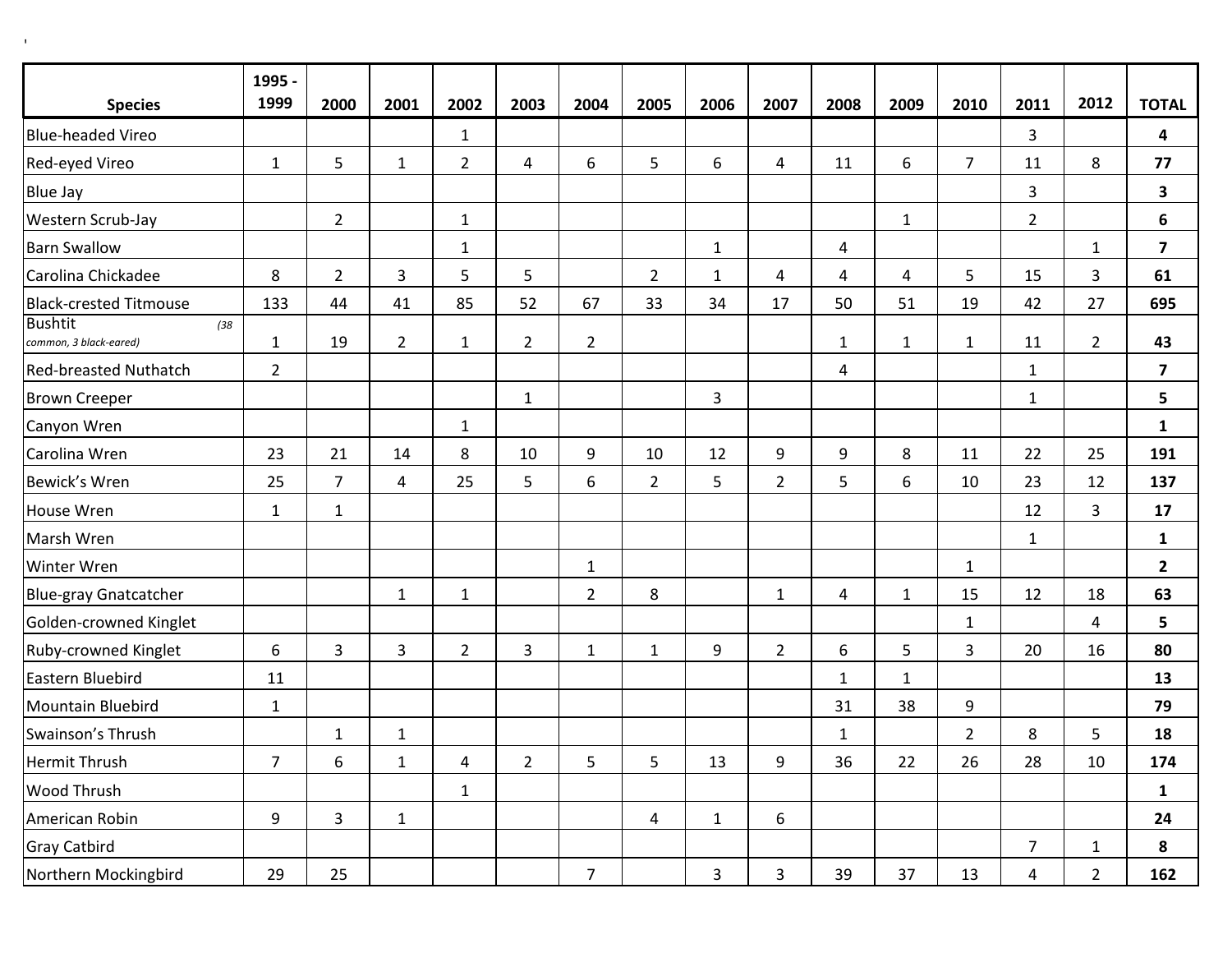$\mathbf{r}$ 

|                                                             | 1995 -         |                |                |                |                |      |                |                |              |                |                |                |                |                |                |
|-------------------------------------------------------------|----------------|----------------|----------------|----------------|----------------|------|----------------|----------------|--------------|----------------|----------------|----------------|----------------|----------------|----------------|
| <b>Species</b>                                              | 1999           | 2000           | 2001           | 2002           | 2003           | 2004 | 2005           | 2006           | 2007         | 2008           | 2009           | 2010           | 2011           | 2012           | <b>TOTAL</b>   |
| Sage Thrasher                                               | $\overline{7}$ |                |                |                |                |      |                |                |              |                | $\mathbf{1}$   |                |                |                | 8              |
| <b>European Starling</b>                                    |                |                |                |                |                |      |                |                |              | $\mathbf{1}$   |                |                |                |                | $\mathbf{1}$   |
| <b>Cedar Waxwing</b>                                        | 9              | 6              |                |                | $\mathbf{1}$   |      | $\overline{2}$ |                | 9            | $\overline{2}$ | 24             | 44             | 11             |                | 108            |
| Ovenbird                                                    |                |                |                |                | $\mathbf{1}$   |      |                | $\mathbf{1}$   |              |                |                |                | 4              |                | 6              |
| Worm-eating Warbler                                         |                |                |                |                |                |      |                |                |              |                |                |                | $\mathbf{1}$   |                | $\mathbf{1}$   |
| Louisiana Waterthrush                                       |                | 5              |                |                | 3              |      | $\mathbf{1}$   | 3              | $\mathbf{1}$ |                | 5              | $\mathbf{1}$   | 3              | 10             | 32             |
| Northern Waterthrush                                        | $\overline{2}$ | 5              |                |                |                |      |                | $\mathbf{1}$   |              |                | 4              |                | 4              | 5              | 21             |
| <b>Black-and-white Warbler</b>                              |                | 9              | $\overline{2}$ |                |                |      |                |                |              | $\overline{2}$ |                |                | 10             | 3              | 26             |
| <b>Tennessee Warbler</b>                                    |                |                |                |                |                |      |                |                |              |                |                |                | $\overline{2}$ |                | $\mathbf{2}$   |
| Orange-crowned Warbler                                      | 8              | 6              | 18             | 6              | 8              | 5    |                | $\overline{a}$ | 37           | 25             | 23             | 21             | 109            | 45             | 315            |
| Nashville Warbler                                           | 6              | 14             | 35             | $\overline{2}$ | 3              |      |                | $\overline{2}$ | 14           | 13             | 46             | 29             | 96             | 54             | 314            |
| Northern Parula                                             |                |                |                |                |                |      |                |                |              |                |                |                | $\mathbf{1}$   |                | $\mathbf{1}$   |
| Virginia's Warbler                                          |                |                | $\mathbf{1}$   |                |                |      |                |                |              |                |                |                |                |                | $\mathbf{1}$   |
| MacGillivray's Warbler                                      | $\overline{a}$ | $\mathbf{1}$   |                | $\mathbf{1}$   | 3              |      |                |                |              |                | $\overline{2}$ | 4              | 12             | 9              | 36             |
| <b>Mourning Warbler</b>                                     | $\mathbf{1}$   | 5              |                |                |                |      |                |                |              | $\mathbf{1}$   | $\mathbf{1}$   |                | $\overline{2}$ | $\overline{2}$ | 12             |
| Common Yellowthroat                                         | $\mathbf{1}$   | $\overline{2}$ | $\mathbf{1}$   |                | $\mathbf{1}$   |      |                |                |              |                | $\mathbf{1}$   |                | 8              | $\mathbf{1}$   | 15             |
| American Redstart                                           |                | $\mathbf{1}$   |                |                |                |      |                |                |              | $\mathbf{1}$   | $\overline{2}$ |                | 4              | $\mathbf{1}$   | 9              |
| Magnolia Warbler                                            |                |                |                |                |                |      |                |                |              |                |                |                | $\overline{2}$ |                | $\mathbf{2}$   |
| <b>Yellow Warbler</b>                                       | $\mathbf{1}$   | 5              | 5              | 3              | $\mathbf 1$    |      |                |                |              | $\overline{2}$ | $\overline{2}$ | 10             | 18             | 13             | 60             |
| Chestnut-sided Warbler                                      |                |                |                |                |                |      |                |                |              |                | $\overline{2}$ |                |                |                | $\overline{2}$ |
| <b>Yellow-rumped Warbler</b><br>(218 AUWA, 186MYWA, 2 UYRW) | 17             |                | 17             | 10             | 66             | 5    | $\overline{2}$ | $\mathbf{1}$   | 23           | 62             | 24             | 119            | 37             | 23             | 406            |
| Prairie Warbler                                             |                |                | $\mathbf{1}$   |                |                |      |                |                |              |                |                |                |                |                | $\mathbf{1}$   |
| Hermit Warbler                                              |                |                | $\mathbf{1}$   |                |                |      |                |                |              |                |                |                |                |                | $\mathbf{1}$   |
| <b>Black-throated Green Warbler</b>                         | $\mathbf{1}$   | $\overline{4}$ |                |                |                |      |                |                |              |                |                |                | 4              |                | 9              |
| Wilson's Warbler                                            | $\overline{4}$ | 17             | 21             | $\overline{3}$ | $\overline{7}$ |      |                | $\mathbf{1}$   | 3            | 4              | 26             | 14             | 46             | 31             | 177            |
| Yellow-breasted Chat                                        |                | 5              | $\overline{2}$ |                |                |      |                | 3              |              | $\mathbf{1}$   | $\mathbf{1}$   | $\overline{2}$ | 24             | $\overline{2}$ | 40             |
| <b>Spotted Towhee</b>                                       | 8              |                | $\mathbf{1}$   |                | $\overline{2}$ |      |                | 3              | 9            | $\overline{2}$ |                | 4              | 19             | 12             | 60             |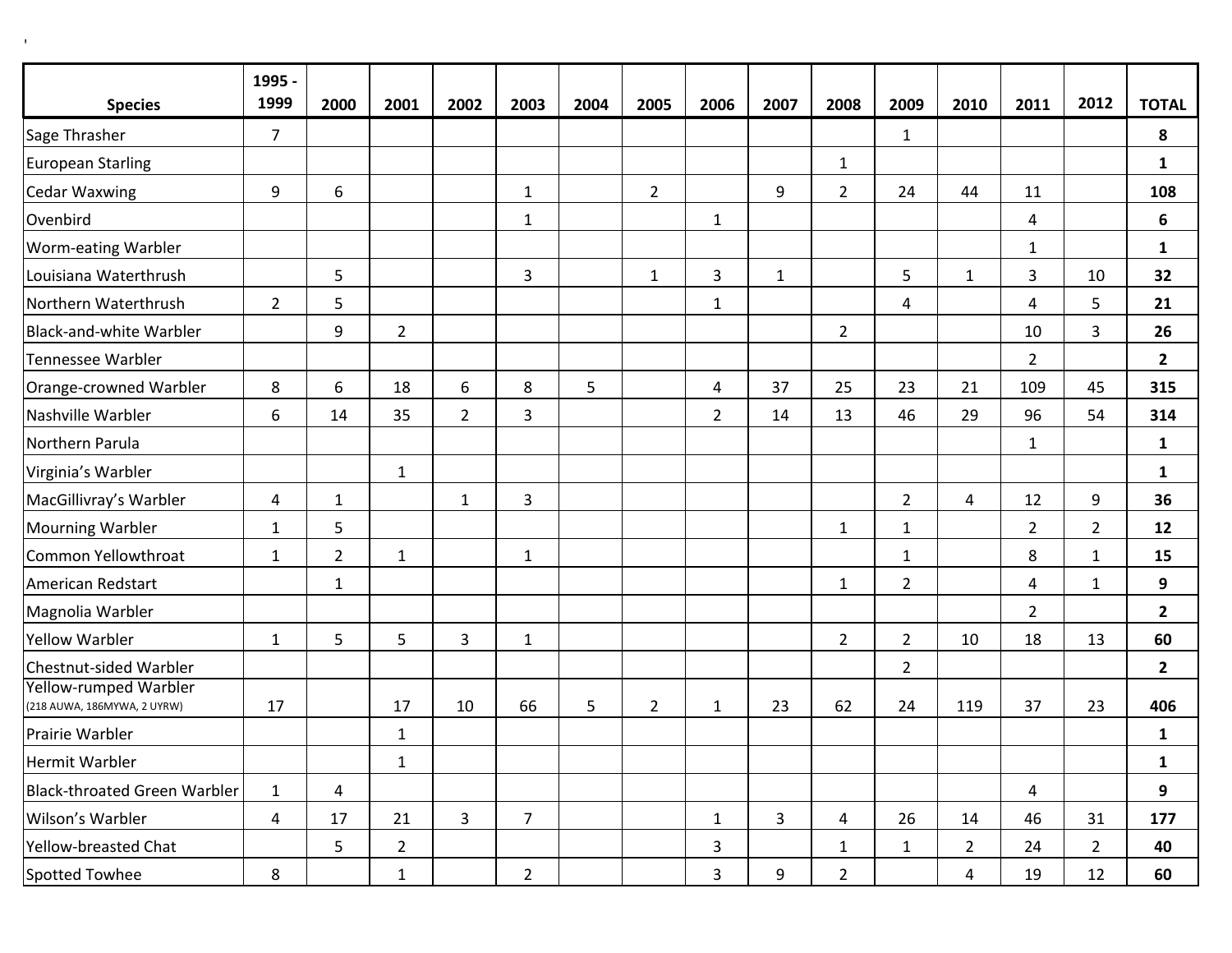| <b>Species</b>                                        | 1995 -<br>1999 | 2000                    | 2001           | 2002           | 2003           | 2004           | 2005           | 2006           | 2007           | 2008           | 2009           | 2010                    | 2011           | 2012           | <b>TOTAL</b>            |
|-------------------------------------------------------|----------------|-------------------------|----------------|----------------|----------------|----------------|----------------|----------------|----------------|----------------|----------------|-------------------------|----------------|----------------|-------------------------|
| <b>Rufous-crowned Sparrow</b>                         | $\overline{4}$ | $\overline{3}$          | $\overline{3}$ | $\overline{7}$ | $\overline{3}$ | $2^{\circ}$    | $\overline{2}$ | $\overline{4}$ | $2^{\circ}$    | 8              | 5              | 11                      | 15             | 12             | 81                      |
| Canyon Towhee                                         | $\mathbf 1$    | $\overline{\mathbf{4}}$ | $\overline{2}$ |                | $\mathbf{1}$   | $\overline{3}$ | $\mathbf{1}$   |                |                |                | $\mathbf{1}$   |                         | $\mathbf 1$    |                | 14                      |
| <b>Chipping Sparrow</b>                               | 477            | 189                     | 87             | 263            | 220            | 625            | 492            | 542            | 383            | 682            | 648            | 705                     | 12             | 19             | 5,344                   |
| Clay-colored Sparrow                                  | 8              | 11                      | $\overline{2}$ | $\overline{3}$ |                |                | $\overline{2}$ | 12             | 9              | 73             | 96             |                         | 39             | $\overline{4}$ | 259                     |
| <b>Brewer's Sparrow</b>                               |                | $\mathbf{1}$            |                |                |                |                |                | $\overline{2}$ |                | $\mathbf{1}$   | 32             | $\mathbf{1}$            | $\overline{4}$ |                | 41                      |
| <b>Field Sparrow</b>                                  | $\overline{3}$ | 9                       | 5              |                |                | 4              |                | 6              |                | $\overline{3}$ | 5              | $\overline{\mathbf{4}}$ | 9              | $2^{\circ}$    | 50                      |
| Cassin's Sparrow                                      |                |                         |                |                |                |                |                |                |                |                |                |                         |                | $\mathbf{1}$   | $\mathbf{1}$            |
| <b>Vesper Sparrow</b>                                 | $\mathbf{1}$   | $\mathbf 1$             |                |                |                |                | $\overline{2}$ |                | $\mathbf{1}$   | $\overline{3}$ | 5              | 5                       | $2^{\circ}$    | 5              | 25                      |
| Lark Sparrow                                          | 312            |                         | 114            | 100            | 129            | 196            | 289            | 320            | 67             | 294            | 238            | 218                     | 20             | 43             | 2,340                   |
| <b>Black-throated Sparrow</b>                         |                |                         |                | $\mathbf 1$    |                | $\mathbf{1}$   | $\overline{2}$ | $\mathbf 1$    |                |                | $\mathbf{1}$   |                         | $\mathbf{1}$   | $\overline{2}$ | 9                       |
| Lark Bunting                                          |                |                         |                |                |                |                |                |                |                |                | $\mathbf{1}$   |                         | 24             | $\overline{2}$ | 27                      |
| Savannah Sparrow                                      |                |                         | $\mathbf{1}$   |                |                |                |                |                |                |                | $\overline{2}$ |                         |                | $\overline{3}$ | 6                       |
| <b>Fox Sparrow</b>                                    | $\mathbf 1$    |                         |                |                |                |                |                |                |                | $\overline{2}$ |                |                         |                |                | $\overline{\mathbf{3}}$ |
| Song Sparrow                                          |                |                         |                |                |                | $\mathbf{1}$   |                |                |                |                |                | $\overline{2}$          | $\overline{7}$ | 8              | 18                      |
| Lincoln's Sparrow                                     | 8              | 12                      | $\overline{4}$ | 5              | 8              | 6              | $\overline{4}$ |                | $\overline{3}$ | $\overline{7}$ | 22             | $\overline{4}$          | 28             | 28             | 139                     |
| White-throated Sparrow                                |                |                         |                |                | 5              |                |                | $\overline{2}$ | $\mathbf{1}$   |                | $\mathbf{1}$   |                         | $\mathbf{1}$   |                | 10                      |
| White-crowned Sparrow<br>(121 EWCS, 73 GWCS, 32 WCSP) |                | $1\,$                   |                |                | $\mathbf{1}$   |                |                | 3              | $11\,$         | 35             | 55             | 33                      | 58             | 29             | 226                     |
| Dark-eyed Junco<br>(219 SCJU, 4 ORJU, 2 GHJU, 1 PIJU) | 71             | 16                      | 18             |                | 37             | 15             | 14             | 15             | 4              | 14             | 8              | $\overline{7}$          | $\overline{2}$ | 5              | 226                     |
| Summer Tanager                                        | 20             | 30                      | 29             | 49             | 36             | 35             | 25             | 25             | 18             | 58             | 44             | 44                      | 48             | 77             | 538                     |
| <b>Western Tanager</b>                                |                | 3                       |                |                |                |                |                |                |                |                | $\overline{2}$ |                         | $\overline{2}$ |                | $\overline{\mathbf{z}}$ |
| Northern Cardinal                                     | 724            | 167                     | 187            | 280            | 185            | 190            | 127            | 115            | 126            | 181            | 170            | 163                     | 71             | 39             | 2,725                   |
| Pyrrhuloxia                                           |                |                         |                |                |                |                |                | 3              |                |                |                | $\overline{4}$          | $2^{\circ}$    | $2^{\circ}$    | 11                      |
| <b>Rose-breasted Grosbeak</b>                         |                |                         |                |                |                |                |                |                |                |                |                | $\mathbf{1}$            |                |                | $\mathbf{1}$            |
| <b>Black-headed Grosbeak</b>                          | $\mathbf{1}$   | 3                       |                |                |                |                |                |                |                |                |                |                         | $\mathbf{1}$   |                | $5\phantom{a}$          |
| <b>Blue Grosbeak</b>                                  | $\mathbf 1$    | $\mathbf 1$             |                |                | 3              | $\mathbf{1}$   | 3              | 5              |                | 12             | $\overline{7}$ | 20                      | 32             | 25             | 110                     |
| Lazuli Bunting                                        | 11             | $\mathbf 1$             |                | $\mathbf{1}$   | 3              | 15             | 3              | $\overline{7}$ | 27             | 6              | 13             | $\overline{4}$          | 15             | $\mathbf{1}$   | 107                     |

'